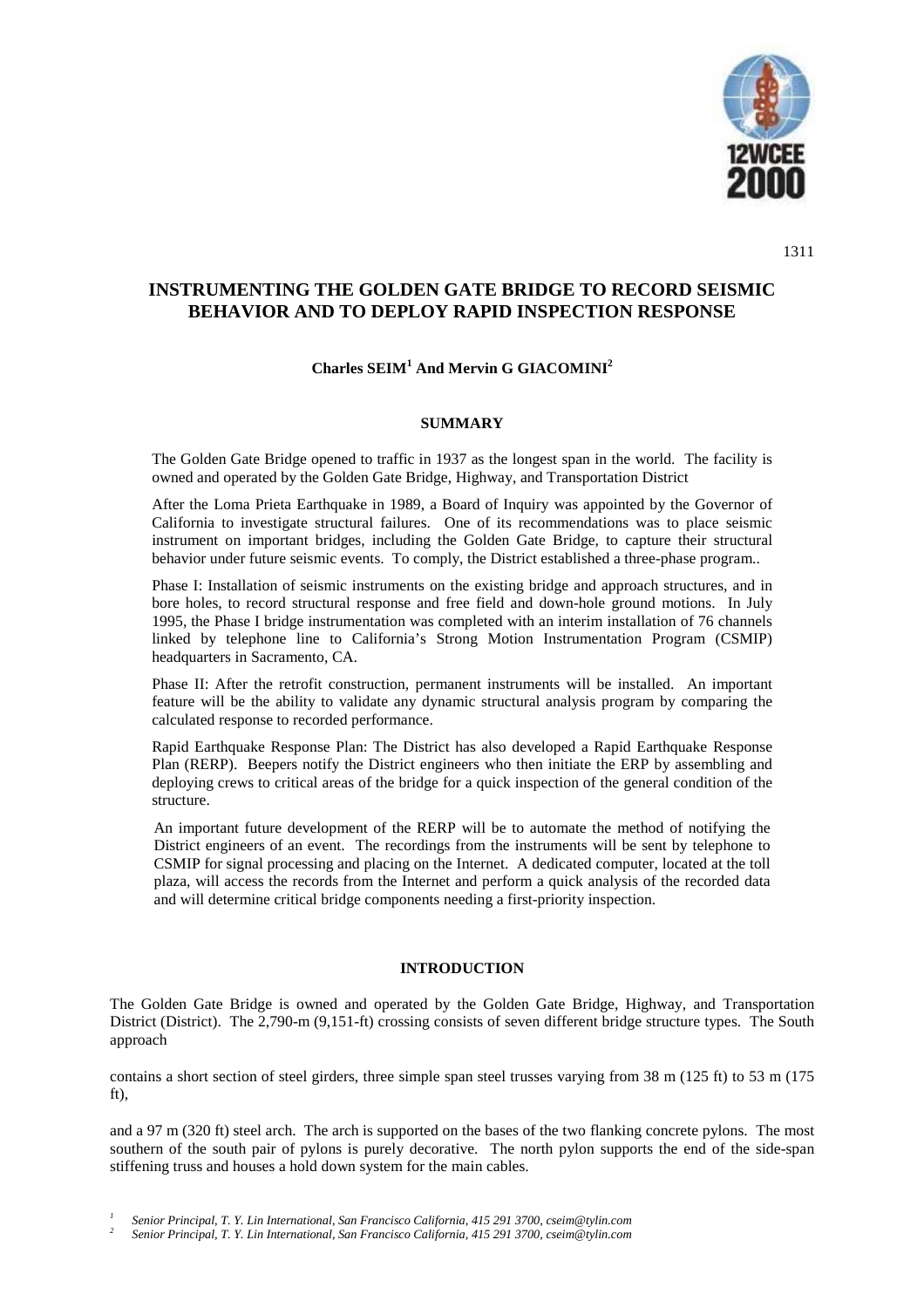The North approach also consists of a matching concrete pylon that also houses a hold down system for the main cables. This joins to a concrete anchorage housing, which protects the main cable anchors and supports the roadway deck. Five simple-span steel trusses of 53 m (175 ft) supported by braced, four-leg steel towers connects the North approach to the approach highway.

The all-steel main suspension bridge has a center span of 1280 m (4,200 ft), two side-spans of 343 m (1,125 ft) each, and towers that are 227 m (746 ft) tall. The seven bridge types are separated structurally but connected at the roadway level with expansion joints devices. The original seismic design used a static lateral load of 7.5 % of the dead load. [Strauss, 1937] presents a very detailed account on the planning, design, and construction of the bridge.

## **SEISMIC RETROFIT MEASURES**

The Golden Gate Bridge lies 11 km (7 miles) to the east of the San Andreas Fault, which caused the M<sub>s</sub> 8.25 San Francisco earthquake of 1906. The Loma Prieta earthquake also occurred on the San Andreas Fault on October 17, 1998. The epicenter of the magnitude 7.1 (M<sub>s</sub>) event was approximately 100 km from the Golden Gate Bridge. The Golden Gate Bridge was not damaged by the Loma Prieta earthquake but other bridges in the San Francisco Bay Area were damaged and some were closed to traffic.

The District engaged T. Y. Lin International to evaluate the bridge to determine its seismic behavior and to develop retrofit measures under a major earthquake. Three design earthquakes were developed to be representative of a major earthquake on the San Andreas Fault. They are considered to be "maximum credible" earthquakes with a return period of 1000-2000 years. The seismic retrofit measures for the bridge used these design earthquakes as input.

The seismic retrofit of the bridge is intended to eliminate fundamental weaknesses, resulting from the original design of the bridge to an equivalent lateral force of only 7.5% of gravity. Some of the retrofit measures for the suspension bridge are the installation of dampers between the stiffening trusses and the towers of the bridge, replacement of one-quarter of the stiffening truss lateral braces with new ductile members, and stiffening of the bridge towers to prevent plate buckling. The retrofit measures also includes strengthening of the bridge piers, strengthening of the saddles that support the cables on the tops of the towers, strengthening of the wind-locks connecting the suspended structure and the towers, and strengthening of the pedestals supporting the orthotropic deck of the bridge. [Ingham, T.,et. al., 1995] presents a detailed discussion of the seismic retrofit design for the suspension bridge.

Retrofit measures for the approach spans include the installation of isolation bearings at the top of the steel braced towers, confining the concrete shafts of the south pylons in steel plates, and strengthening steel members and connections.

## **INSTRUMENTATION OF THE GOLDEN GATE BRIDGE**

Immediately following the Loma Prieta earthquake, the Governor of California set up a Governor's Board of Inquiry [Housner, G., et. al., 1990] to make recommendations for bridges and other structures. One of the Board's recommendations was to install seismic instrumentation at the earliest possible time on the large bridges in the State, such as the Golden Gate Bridge.

To comply with this recommendation, a three-phase scope of work was established by the District for installing seismic instrumentation. The District also formed a Seismic Instrumentation Panel comprised of practicing engineers and professors to advised the District on the seismic instrumentation program. The seismic instrumentation was planned using the CSMIP [Shakal, A., F., et. al., 1995] for the rapid recording, signal processing, and disseminating medium.

(1) Phase I: Installation of seismic instruments on the existing bridge structure to record the structural response of the existing bridge and of the free field and down hole ground motions in the event of major earthquake.

(2) Phase II: Installation of additional seismic instruments, after the seismic retrofit of the bridge, to continue to obtain detailed information on the free field and down hole ground motions, on the structural behavior of the bridge, and on the effectiveness of the retrofit measures for the structure.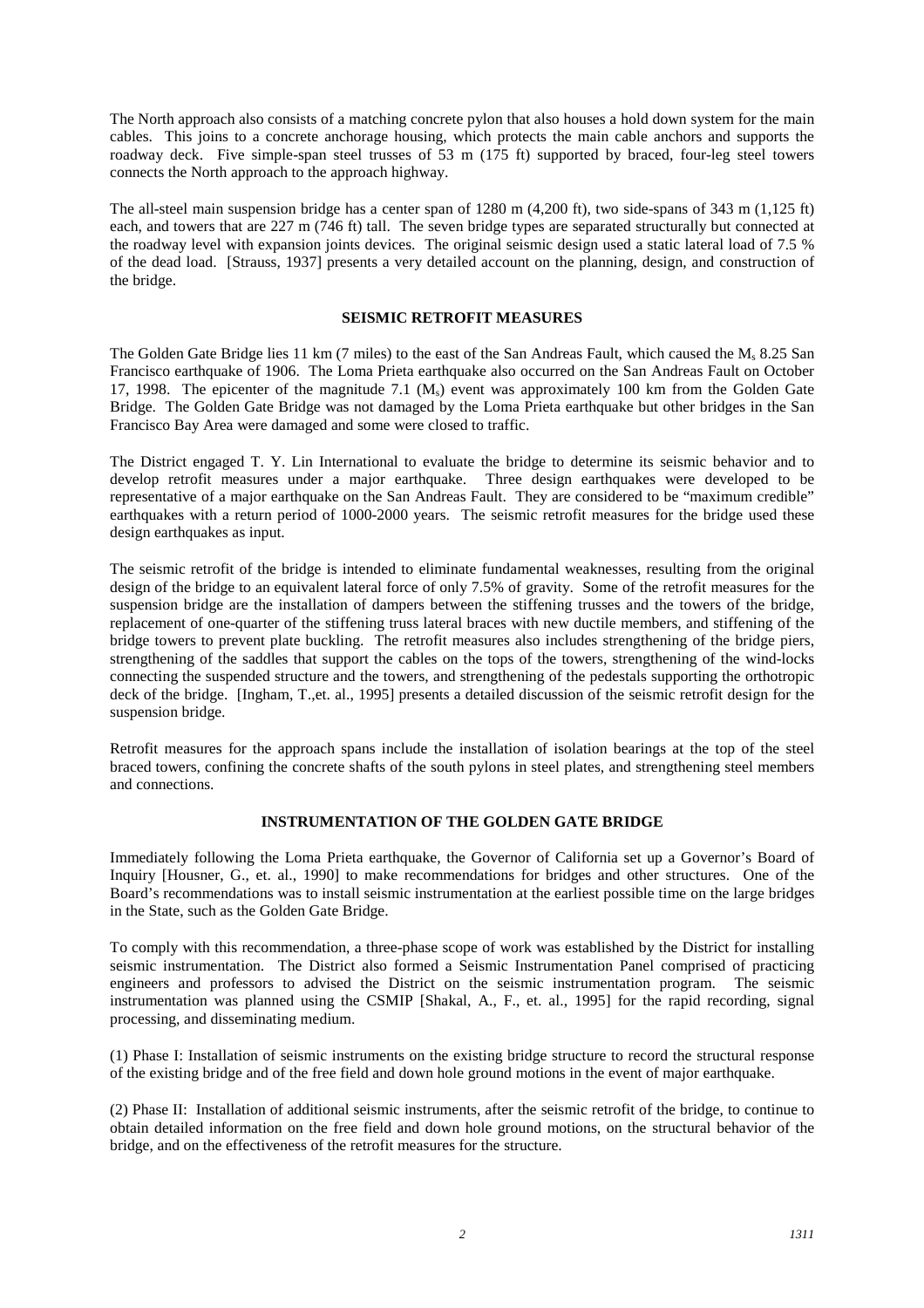(3) Rapid Earthquake Response Plan: The District developed and placed in operation a Rapid Earthquake Response Plan to (a) notify key engineers by beepers of the level of intensity of the shaking and (b) a notification plan to assemble inspection crews quickly. An important future component of the response plan is to develop a method of locating critical bridge components for first-priority inspection, from a quick analysis by a dedicated computer housed at the toll plaza, of the effects of the recorded motion on the bridge.

#### **THE PHASE I INSTRUMENTATION SYSTEM**

The Phase I Seismic Instrumentation System consists of 72 accelerometers, 4 displacement sensors, and 2 recording stations. The distribution of the sensors is: (7) to the North Viaduct; (49) (45 accelerometers and 4 displacement sensors) to the Main Suspension Bridge; (14) to the South Viaduct; (3) in Down Holes; and (3) for Free Fields. The recording stations are located at the deck level inside the North and South Towers of the suspension bridge.

Locations of the accelerometers for Phase I were selected to quickly determine the structural behavior of the different bridge types. For example, on the suspension bridge, two orthogonal arranged accelerometers are mounted on the top of each tower, on the west side, to record horizontal activity. One additional horizontal channel is placed on the east side of each tower top to record longitudinal activity. The difference in responses between the two horizontal longitudinal records at the tower top, provides the torsional response of the top of that tower

Similarly, two vertical accelerometers are mounted at the centerline of the main span near each cable to record the up and down activity. The difference in response between the vertical records on the East and West side of the bridge provides the torsional response at the center of the main span. A single, transverse accelerometer records the horizontal activity at this same location. A single vertical accelerometer is mounted at the southern quarter point of the main span to record asymmetric torsional activity.

A similar arrangement is used at the center of the south side span, with a single vertical accelerometer installed at the center of the north side span.

For the South tower, instruments are mounted at the base, roadway level, and on the mid-height strut above the roadway. In a major event, the base of the towers will rock back and forth. This action will cause the steel base plate to rock up and down several centimeters on the concrete pier. Two displacement sensors are mounted at the south tower base and at the roadway level to record relative movements at these points. The same major event will cause the main-span stiffening truss to swing longitudinally toward and away from the towers. Large hydraulic dampers will be installed as a retrofit measure between the towers and the stiffening trusses to damp out the 'battering ram" action of the stiffening truss.

Data will be available for a careful and detailed study of the structural behavior after an earthquake large enough to significantly shake the structure and to trigger all the instruments (now set at  $(0.01 \text{ g})$ ). If the plan is successful, this post-earthquake study will validate the structural program and modeling, and will demonstrate the practicality of predicting locations on the structure for first priority inspection.

Individual channels are hard-wired to the recording stations in each tower. The recording stations are linked by telephone to the office of the California Strong Motion Instrumentation Program SMIP ( Shakal, 1995 ) in Sacramento to transmit near real-time earthquake data. After a quick initial processing, these data can be sent back to the District in a few minuets via the Internet. In the future, the first-priority inspection plan will use this rapid information transmittal for a quick structural evaluation analysis, using a dedicated computer at the toll plaza.

The Phase I system was completed in July, 1995, and has been in good working condition since. The system has so far recorded only three minor seismic events, one on December 1995, centered about 17 km to the East, one on March 1997, centered about 23 km to the South, and the third in August 1999 centered about 25 km to the North of the bridge. These records prove that the system is working. However, all of these records show very low acceleration values and cannot be used to validate the structural program.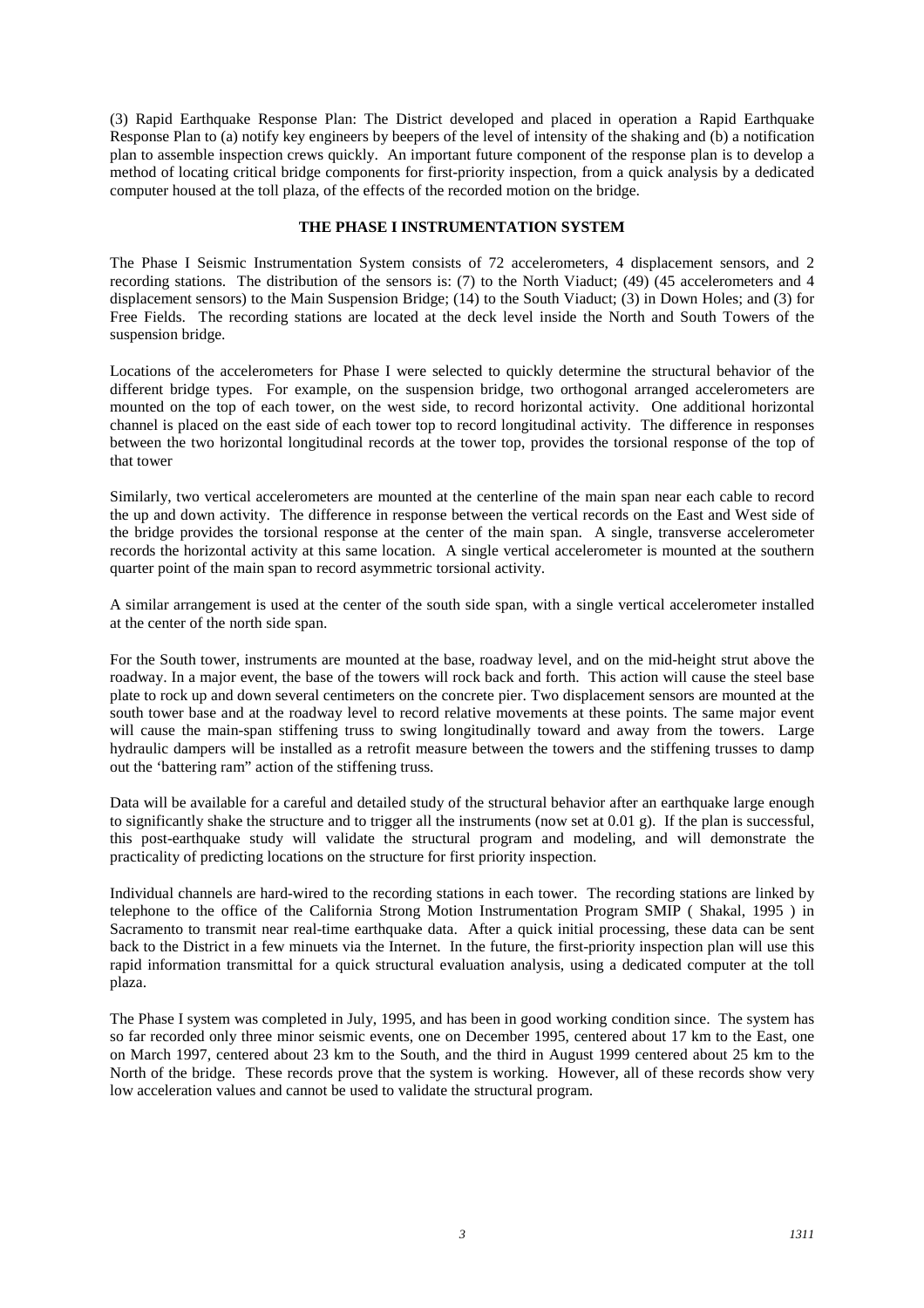#### **THE PHASE II INSTRUMENTATION SYSTEM**

The Phase II Seismic Instrumentation System, containing 23 additional channels, will be installed in phases to coincide with the phases of construction of the seismic retrofit of the Golden Gate Bridge. These sensors will serve to obtain additional seismic data, and to capture the effectiveness of the new retrofit design measures.

Some of the Phase I instruments will have to be removed to accommodate the retrofit construction. These will be reinstalled with additional channels after the retrofit is completed. The first construction contract of the seismic retrofit of the facility started in the summer of 1997 with the North Approach truss spans. The full retrofit of the facility is projected to be completed in 2004.

#### **THE RAPID EARTHQUAKE RESPONSE PLAN**

An important future addition to the Phase II Instrumentation System is the RERP, a rapid earthquake response plan to quickly deploy inspection personnel to determine the post earthquake condition of the bridge and its approaches. This plan is a logical outgrowth of making double use of the seismic instrumentation installed on the bridge. The plan was made possible by the development of near-real-time monitoring system of rapid data recovery and processing by the CSMIP [Shakal, A., F., et. al., 1995]

The estimated time to process the signal in the CSMIP headquarters in Sacramento is about one hour or less. This is about the length of time required to assemble inspection personnel many of who may have to come from a distant on earthquake-shattered streets or highways. The dedicated computer at the Toll Plaza building will retrieve the processed signals from the Internet and within minutes compare the recorded accelerations with preprogrammed values. The preprogrammed values will be determined from the same dynamic computer programs that were used in the analysis the structures for the retrofit design. Maintenance and inspection equipment and a communication center are housed at the Toll Plaza, which will function as a control center after a major event. Computers in the North and South towers function as data acquisition and sending units.



#### **PROPOSED WARNING SYSTEM FLOW DIAGRAM**